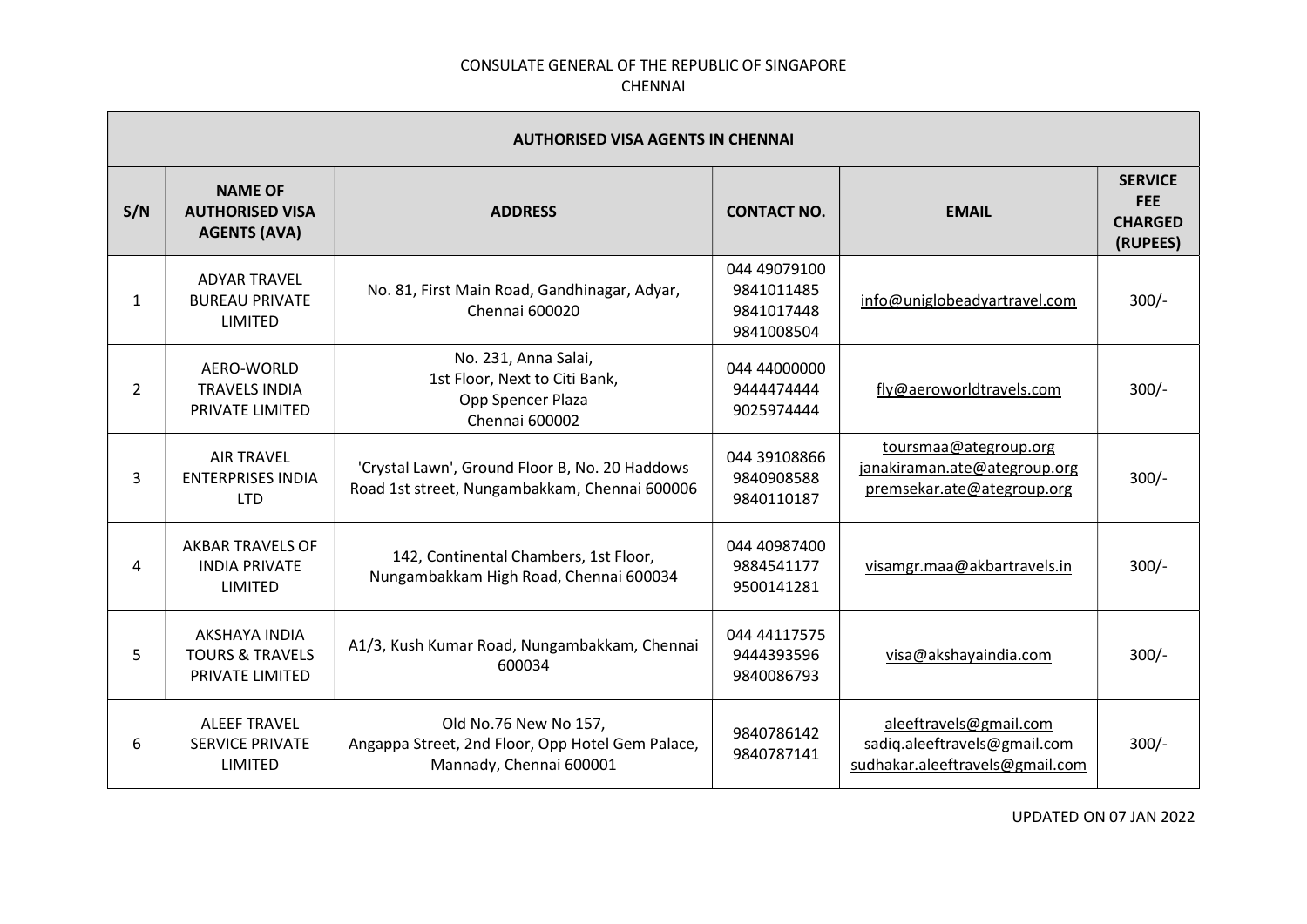| <b>AUTHORISED VISA AGENTS IN CHENNAI</b> |                                                                 |                                                                                                                    |                                            |                             |                                                            |
|------------------------------------------|-----------------------------------------------------------------|--------------------------------------------------------------------------------------------------------------------|--------------------------------------------|-----------------------------|------------------------------------------------------------|
| S/N                                      | <b>NAME OF</b><br><b>AUTHORISED VISA</b><br><b>AGENTS (AVA)</b> | <b>ADDRESS</b>                                                                                                     | <b>CONTACT NO.</b>                         | <b>EMAIL</b>                | <b>SERVICE</b><br><b>FEE</b><br><b>CHARGED</b><br>(RUPEES) |
| $\overline{7}$                           | ARUNLEKHA TRAVELS                                               | 20, Club Road East, Shenoy Nagar, Chennai 600030                                                                   | 9884714462<br>9940017616<br>26643520/21    | arunlekhatravel@hotmail.com | $300/-$                                                    |
| 8                                        | <b>CASIO AIR TRAVELS</b><br>PRIVATE LIMITED                     | No 29, II Floor 343, Triplicane High Road, Chennai<br>600005                                                       | 044 28589393<br>044 28589394<br>9841099104 | casioairtravells@yahoo.com  | $300/-$                                                    |
| 9                                        | <b>DEEPA TRAVELS</b><br>(MADRAS) PRIVATE<br><b>LIMITED</b>      | No 3 Sardar Patel Road, Adyar, Chennai 600020                                                                      | 044 24450086<br>9841739279                 | deepatravels@hotmail.com    | $300/-$                                                    |
| 10                                       | <b>DIANA WORLD</b><br>TRAVEL PVT LTD                            | 'Ceebros Centre' No 39/45, Montieth Road,<br>Egmore, Chennai 600008                                                | 044 42084020<br>044 28525497<br>9840654254 | travel@diana.in             | $300/-$                                                    |
| 11                                       | <b>EAST COAST TOURS</b>                                         | OEC Complex, New No 231 (Old No 111) 2nd Floor<br>Linghi Chetty Street, Chennai 600001<br>Next to Masjid-E-Maamoor | 8190011000<br>9840995457                   | eastcoasttours1@gmail.com   | $300/-$                                                    |
| 12                                       | <b>EMBASSY TRAVEL &amp;</b><br><b>TOURS PRIVATE</b><br>LIMITED  | No.23, Thanikachalam Road, T Nagar, Chennai<br>600017                                                              | 9840073366<br>9941136329                   | info@embassy-travels.com    | $300/-$                                                    |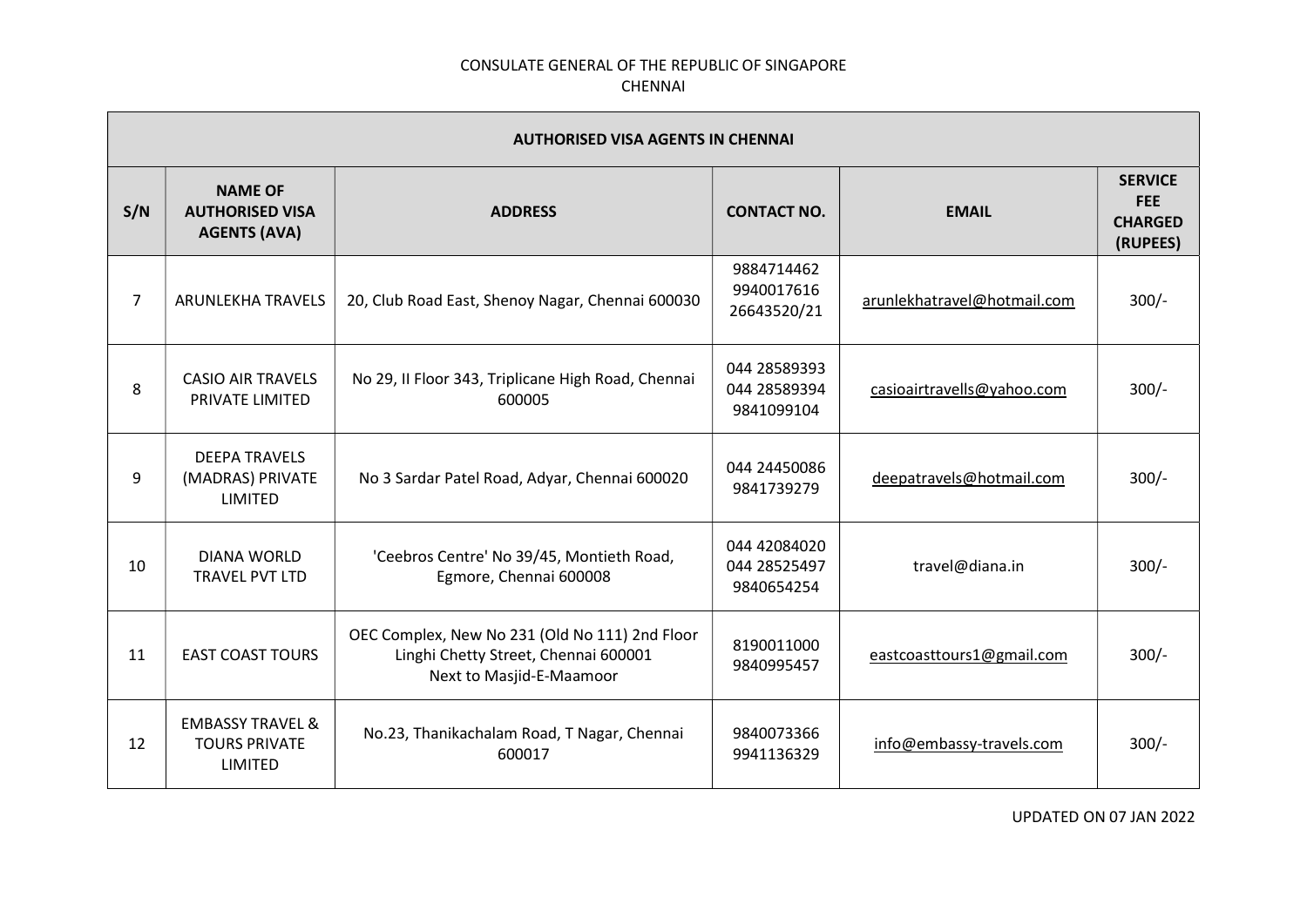|     | <b>AUTHORISED VISA AGENTS IN CHENNAI</b>                         |                                                                                                                         |                                                            |                                                                             |                                                            |  |  |
|-----|------------------------------------------------------------------|-------------------------------------------------------------------------------------------------------------------------|------------------------------------------------------------|-----------------------------------------------------------------------------|------------------------------------------------------------|--|--|
| S/N | <b>NAME OF</b><br><b>AUTHORISED VISA</b><br><b>AGENTS (AVA)</b>  | <b>ADDRESS</b>                                                                                                          | <b>CONTACT NO.</b>                                         | <b>EMAIL</b>                                                                | <b>SERVICE</b><br><b>FEE</b><br><b>CHARGED</b><br>(RUPEES) |  |  |
| 13  | <b>FCM TRAVEL</b><br><b>SOLUTIONS (INDIA)</b><br>PRIVATE LIMITED | Raheja Towers, 101, Omega Wing, 1st Floor, 177,<br>Anna Salai, Chennai 600002                                           | 044 40901578<br>9840957559<br>9840957535                   | manigandan.jayachandran@in.fc<br>m.travel<br>gopaala.krishnan@in.fcm.travel | $300/-$                                                    |  |  |
| 14  | <b>FOURWAYS TRAVEL</b><br>& TOURS PRIVATE<br>LIMITED             | Sakthi Towers, Old No.766, New No.178, 3rd Floor,<br>2nd Phase, Anna Salai, Chennai 600002                              | 9941013610<br>9841076343                                   | chennaifourways@gmail.com                                                   | $300/-$                                                    |  |  |
| 15  | <b>FRIENDS AGENCY</b>                                            | Hotel Singapore Complex, No 20, Kennet Lane,<br>Egmore, Chennai 600008                                                  | 044 42690715<br>9884079760<br>9884079750                   | friends agency@yahoo.com                                                    | $300/-$                                                    |  |  |
| 16  | <b>GREAT WINGS</b><br><b>TRAVELS PRIVATE</b><br>LIMITED          | Hotel Ambassador Pallava, Shop No. 1,<br>No. 30 Montieth Road, Egmore, Chennai 600008                                   | 044 42147786<br>9443314478<br>9080500124<br>9443305678     | greatwings maa@yahoo.com                                                    | $300/-$                                                    |  |  |
| 17  | <b>IND TRUST TRAVELS</b><br>& CARGO<br>P LTD                     | Balaji Towers No 9/10, Thiru Vi Ka Road, 2 <sup>nd</sup> floor<br>(Opp. Sathyam theatre), Royapettah, Chennai<br>600014 | 9884196661<br>044 28550258<br>044 28551281<br>044 28418073 | indtrusttravels@gmail.com                                                   | $300/-$                                                    |  |  |
| 18  | <b>INTERNATIONAL</b><br><b>TRAVEL HOUSE</b><br>LIMITED           | Tarapore Towers, 826, Anna Salai, Chennai 600002                                                                        | 044 43970160                                               | visamaa@ith.co.in                                                           | $300/-$                                                    |  |  |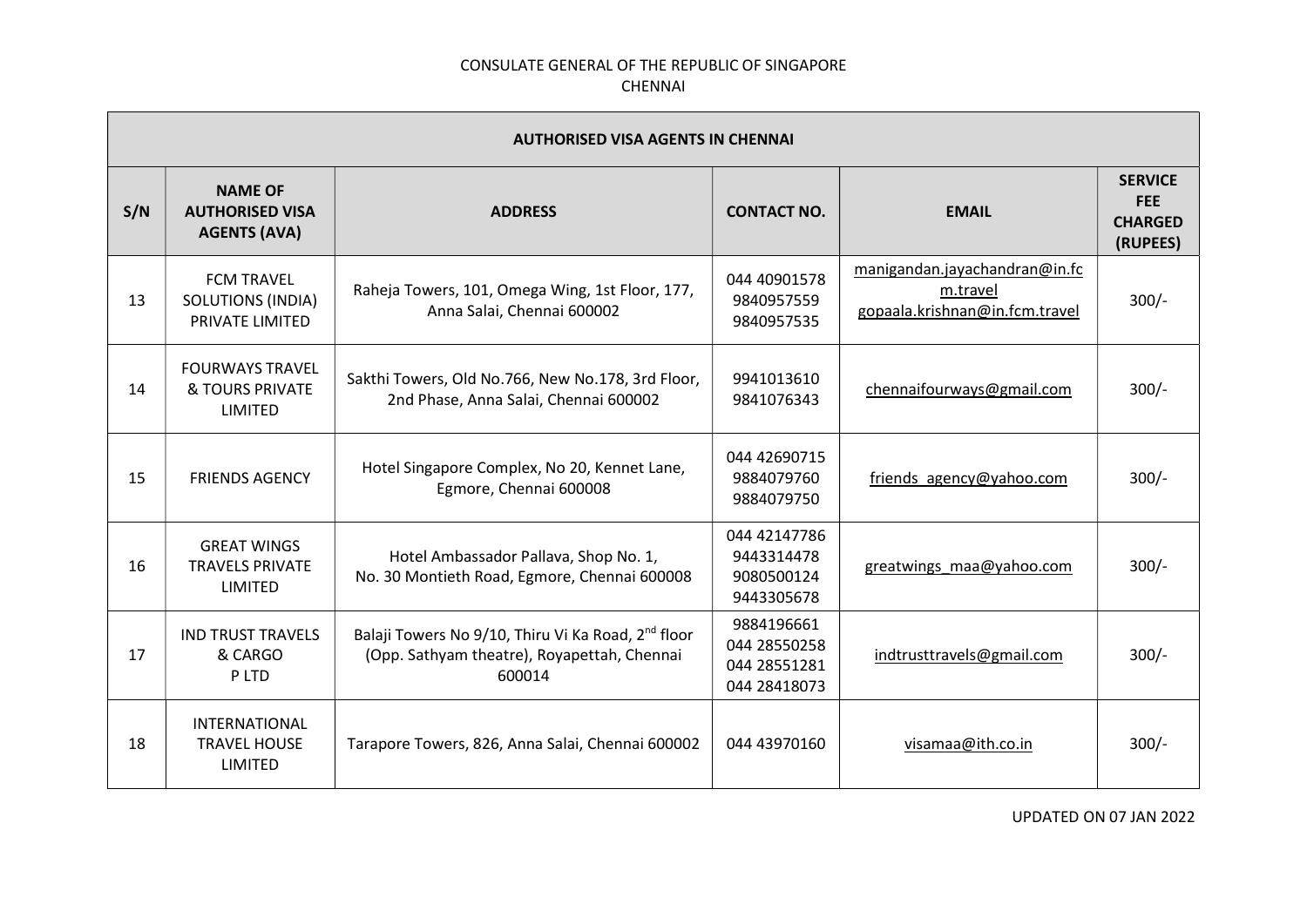| <b>AUTHORISED VISA AGENTS IN CHENNAI</b> |                                                                       |                                                                                                  |                                                                        |                                                     |                                                            |  |
|------------------------------------------|-----------------------------------------------------------------------|--------------------------------------------------------------------------------------------------|------------------------------------------------------------------------|-----------------------------------------------------|------------------------------------------------------------|--|
| S/N                                      | <b>NAME OF</b><br><b>AUTHORISED VISA</b><br><b>AGENTS (AVA)</b>       | <b>ADDRESS</b>                                                                                   | <b>CONTACT NO.</b>                                                     | <b>EMAIL</b>                                        | <b>SERVICE</b><br><b>FEE</b><br><b>CHARGED</b><br>(RUPEES) |  |
| 19                                       | <b>KERALA TRAVELS</b><br><b>INTER SERVE LIMITED</b>                   | 55, Montieth Road, 1st Floor, C3, Embassy Towers,<br>Egmore, Chennai 600008                      | 9841059000<br>9841043263<br>044 28411208<br>044 28410523               | raju@ktinterserve.com<br>chennai@ktinterserve.com   | $300/-$                                                    |  |
| 20                                       | <b>LAKSHMI TRAVEL</b><br><b>AGENCY</b><br>(TRICHY) PRIVATE<br>LIMITED | No 42/4, Sindur Plaza, 1st<br>Floor Montieth Road, Egmore,<br>Chennai 600008                     | 044 28554694<br>044 28583728<br>9655996647<br>9176121939<br>9884456155 | try Ita@yahoo.com                                   | $300/-$                                                    |  |
| 21                                       | <b>MAANAS SAROVER</b><br><b>TOURS AND TRAVELS</b><br>PRIVATE LIMITED  | New No 72, 2 <sup>nd</sup> Floor, Halls Road, Egmore, Chennai<br>600008                          | 9677009680<br>9677009673<br>044<br>2379671/72/73                       | maanassarover@hotmail.com                           | $300/-$                                                    |  |
| 22                                       | <b>MADURA TRAVEL</b><br><b>SERVICE PRIVATE</b><br>LIMITED             | New No 25/3<br>Gandhi Irwin Road, Egmore, Chennai 600008                                         | 9841078675<br>9092949494                                               | india@maduratravel.com<br>sriharan@maduratravel.com | $300/-$                                                    |  |
| 23                                       | <b>MAGELLAN TRAVEL</b><br><b>SERVICES PRIVATE</b><br>LIMITED          | G.C, 'Asirwad', 3 McNichols Road<br>Chetpet, Chennai 600031                                      | 044-28363747<br>9840353016                                             | info@magellan.net.in                                | $300/-$                                                    |  |
| 24                                       | <b>NEW SUN</b><br><b>INTERNATIONAL</b><br><b>TRAVEL AGENCY</b>        | 17, Shop no 13 & 14 Stonedge Towers, 1st Avenue,<br>Ground Floor,<br>Ashok Nagar, Chennai 600083 | 9677009680<br>9677009673<br>044<br>2379671/72/73                       | nsivisa@yahoo.com                                   | $300/-$                                                    |  |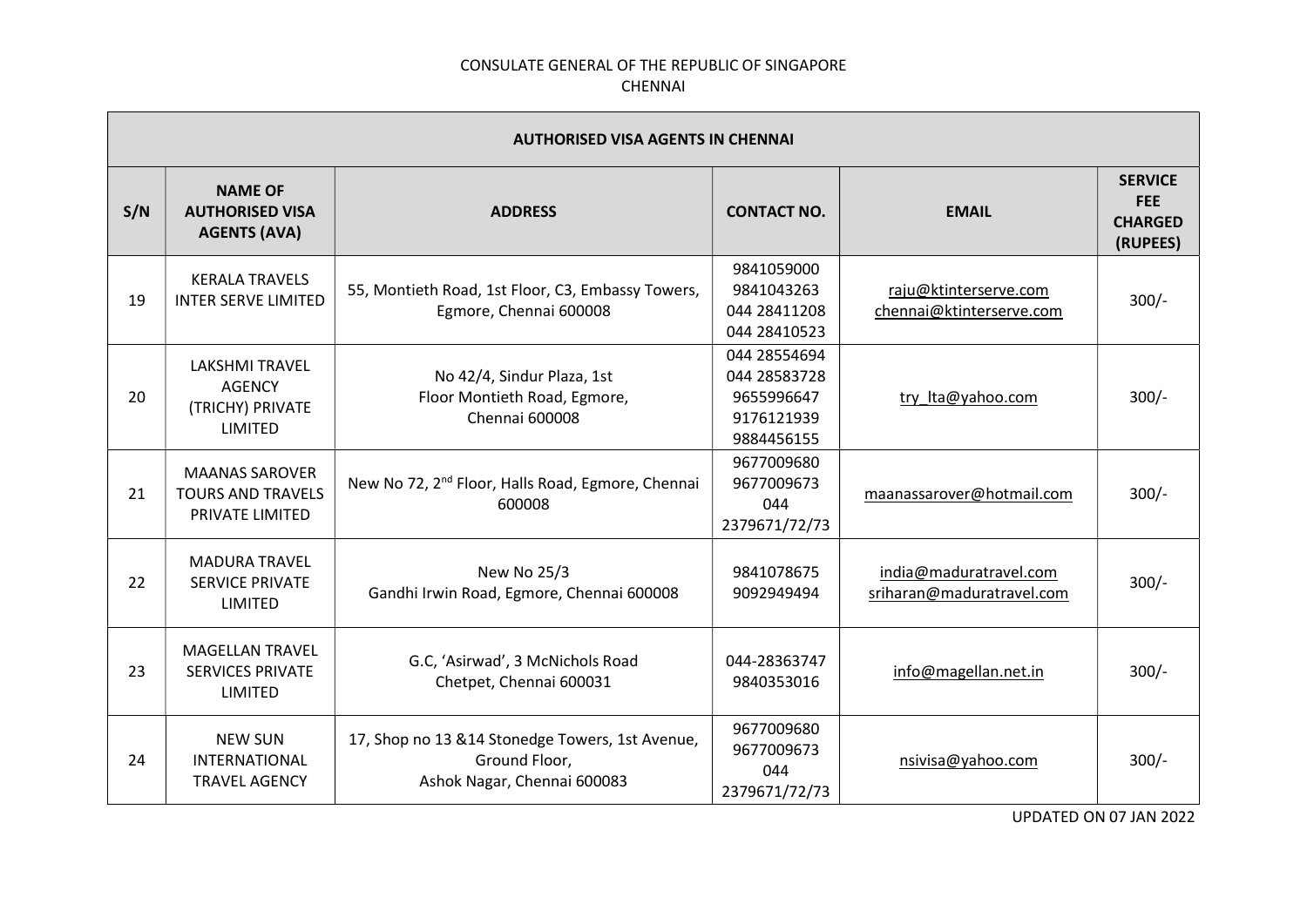| <b>AUTHORISED VISA AGENTS IN CHENNAI</b> |                                                                            |                                                                                         |                                                        |                                                      |                                                            |
|------------------------------------------|----------------------------------------------------------------------------|-----------------------------------------------------------------------------------------|--------------------------------------------------------|------------------------------------------------------|------------------------------------------------------------|
| S/N                                      | <b>NAME OF</b><br><b>AUTHORISED VISA</b><br><b>AGENTS (AVA)</b>            | <b>ADDRESS</b>                                                                          | <b>CONTACT NO.</b>                                     | <b>EMAIL</b>                                         | <b>SERVICE</b><br><b>FEE</b><br><b>CHARGED</b><br>(RUPEES) |
| 25                                       | <b>ORVILLE TRAVELS</b>                                                     | 10, Taas Mahal Montieth Road<br>Egmore, Chennai 600008                                  | 9841188411<br>044 28587001                             | orvilletravel@yahoo.com                              | $300/-$                                                    |
| 26                                       | <b>PEGASUS TRAVELS &amp;</b><br><b>TOURS PRIVATE</b><br>LIMITED            | Elcanso Building, 1st Floor, 10<br>Casa Major Road, Egmore,<br>Chennai 600008           | 9841018235<br>9840029881                               | pegvisa@gmail.com                                    | $300/-$                                                    |
| 27                                       | <b>PREVEEN AIR</b><br><b>TRAVELS PRIVATE</b><br><b>LIMITED</b>             | Preveen Towers,<br>First Floor, No.42/39, P. P. Street, Anna Salai,<br>Chennai - 600086 | 044 24322472<br>/73/74/75<br>9940144208<br>86810 77766 | preveenair@gmail.com                                 | $300/-$                                                    |
| 28                                       | <b>RIYA TRAVEL &amp;</b><br><b>TOURS (INDIA)</b><br><b>PRIVATE LIMITED</b> | T9, 3 <sup>rd</sup> Floor, Alsa Mall, Montieth Road,<br>Egmore, Chennai 600008          | 044 40850000<br>9940638806<br>9940698844<br>9500057005 | info.maa@riya.travel                                 | $300/-$                                                    |
| 29                                       | <b>SAFIYA TRAVEL</b><br><b>SERVICES</b>                                    | C M Plaza, Old No. 34, Harris Road<br>Pudupet Chennai 600002                            | 9840045666<br>9444013207                               | niztravel@gmail.com                                  | $300/-$                                                    |
| 30                                       | <b>SILVER SKIES</b><br>INTERNATIONAL                                       | 15 Deshbandu Plaza, 47 Whites Road, Royapettah,<br>Chennai 600014                       | 9840960702<br>9840960708                               | silskies@hotmail.com<br>silverskies intl@hotmail.com | $300/-$                                                    |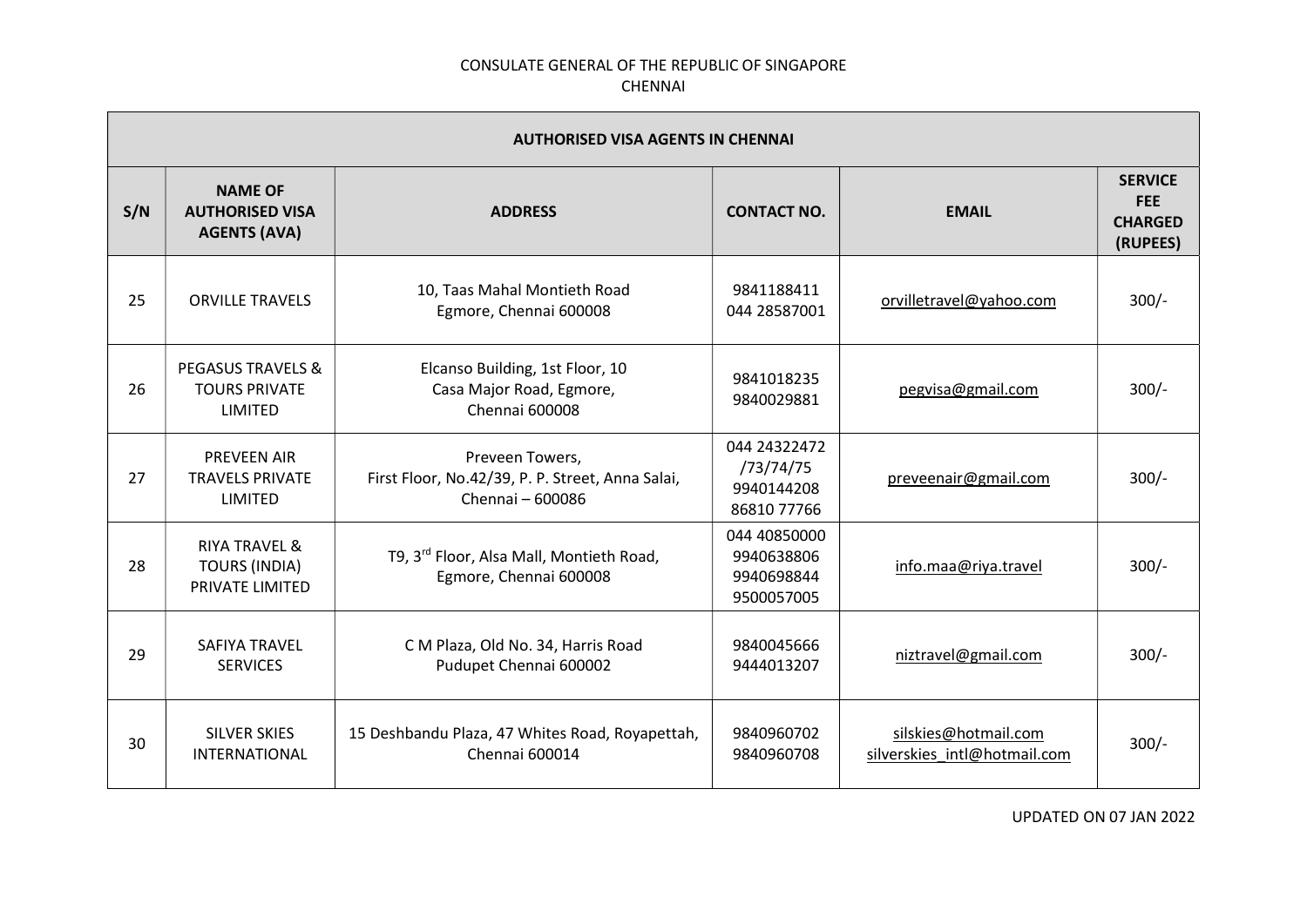|     | <b>AUTHORISED VISA AGENTS IN CHENNAI</b>                        |                                                                                                      |                                              |                                                                                  |                                                            |  |  |
|-----|-----------------------------------------------------------------|------------------------------------------------------------------------------------------------------|----------------------------------------------|----------------------------------------------------------------------------------|------------------------------------------------------------|--|--|
| S/N | <b>NAME OF</b><br><b>AUTHORISED VISA</b><br><b>AGENTS (AVA)</b> | <b>ADDRESS</b>                                                                                       | <b>CONTACT NO.</b>                           | <b>EMAIL</b>                                                                     | <b>SERVICE</b><br><b>FEE</b><br><b>CHARGED</b><br>(RUPEES) |  |  |
| 31  | <b>SKYLINK AIR TRAVELS</b><br>PRIVATE LIMITED                   | No. 19 Dera Venkatasamy Street Chepauk,<br>Triplicane,<br><b>Chennai 600005</b>                      | 044 42108699<br>044 28518341<br>044 43033368 | skylink1987@gmail.com                                                            | $300/-$                                                    |  |  |
| 32  | <b>STAR ASIA TOURS &amp;</b><br><b>TRAVELS</b>                  | No 17/1, P V Rajamannar Salai, Vijayaragavapuram,<br>Saligramam, Chennai 600093.                     | 044 45588987<br>9884153358<br>9884462786     | starasiatours@yahoo.co.in                                                        | $300/-$                                                    |  |  |
| 33  | <b>TC VISA SERVICES</b><br>(INDIA) LIMITED                      | No.43/19, South Boag Road, Chevalier Shivaji<br>Ganesan Road, Chennai 600017                         | 044<br>40825200/26/2<br>7/28<br>9840025038   | visa@tcvsil.com                                                                  | $300/-$                                                    |  |  |
| 34  | <b>TRAVEL AIR</b><br>(MADRAS) PRIVATE<br>LIMITED                | 16, Aarti Chambers, 189, Mount Road,<br>Chennai 600006                                               | 044 28521623<br>9841580853                   | visa@travelairmadras.com                                                         | $300/-$                                                    |  |  |
| 35  | <b>TRAVEL EXCHANGE</b><br><b>INDIA PRIVATE</b><br>LIMITED       | 29, C P Ramasamy Road,<br>Alwarpet, Chennai 600 018.                                                 | 044 24985533<br>99629 92890<br>9841400144    | lathanath11@gmail.com<br>info@travelexchangeindia.com<br>jana@travelexchange.com | $300/-$                                                    |  |  |
| 36  | <b>TRAVEL KNIGHTS</b><br>PRIVATE LIMITED                        | 571/1 'C' Block (Inside Planet Grand<br>Hotel Campus) D.M.S Mount road,<br>Teynampet, Chennai 600018 | 044 24321493<br>9841056610                   | travelknights1359@gmail.com                                                      | $300/-$                                                    |  |  |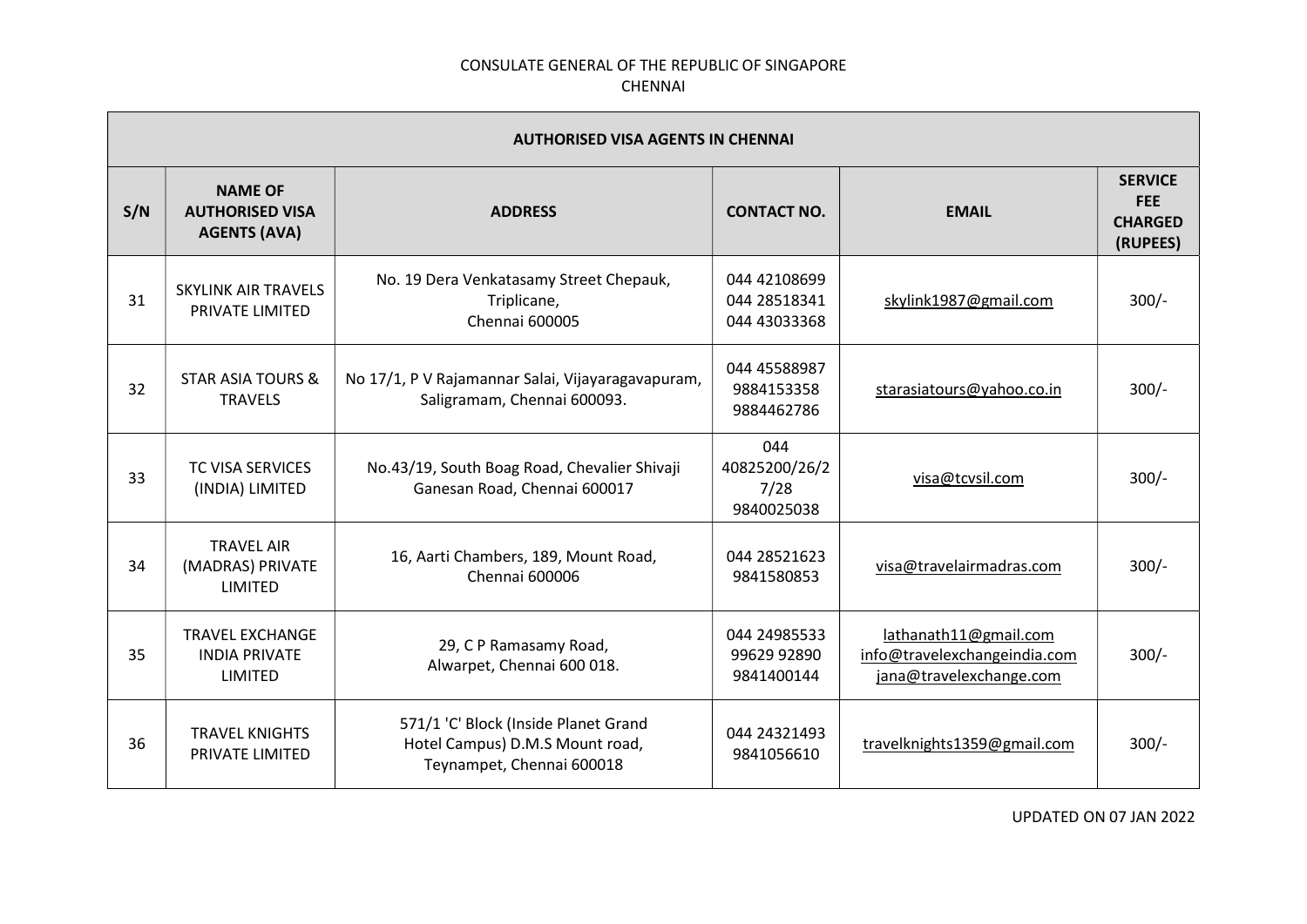| <b>AUTHORISED VISA AGENTS IN CHENNAI</b> |                                                                 |                                                                                                                    |                                                            |                                                              |                                                            |
|------------------------------------------|-----------------------------------------------------------------|--------------------------------------------------------------------------------------------------------------------|------------------------------------------------------------|--------------------------------------------------------------|------------------------------------------------------------|
| S/N                                      | <b>NAME OF</b><br><b>AUTHORISED VISA</b><br><b>AGENTS (AVA)</b> | <b>ADDRESS</b>                                                                                                     | <b>CONTACT NO.</b>                                         | <b>EMAIL</b>                                                 | <b>SERVICE</b><br><b>FEE</b><br><b>CHARGED</b><br>(RUPEES) |
| 37                                       | <b>TRAVEL VISA XPERTS</b>                                       | No. 245, Fountain Plaza 2 <sup>nd</sup> Floor<br>Pantheon Road, Egmore<br>Chennai 600008                           | 044 48633934<br>9940052086<br>9880198011                   | ashok87 shetty@rediffmail.com<br>karthik@travelvisaxperts.in | $300/-$                                                    |
| 38                                       | <b>TT ENTERPRISES</b><br>PRIVATE LIMITED                        | 1A, First Floor, Vadhiraja Centre, 351 Avvai<br>Shanmugam Road, Gopalapuram (opp. Geetha<br>Bhavan) Chennai 600086 | 044 42027226<br>044 43512623<br>044 43512166<br>9841038579 | vfwchennai@ttsvisas.com<br>consultant chitras@ttsvisas.com   | $300/-$                                                    |
| 39                                       | UDAYAM AIR<br><b>TRAVELS</b>                                    | 570, Mount Road, (opp. DMS Building) Teynampet,<br>Chennai 600018                                                  | 04442170303<br>9894999242                                  | uatmaa@yahoo.com                                             | $300/-$                                                    |
| 40                                       | <b>UNITED VISA</b><br><b>SERVICES PRIVATE</b><br>LIMITED        | Red Cross Building, 1st Floor<br>32/50 Red Cross Road (Montieth Road), Egmore,<br>Chennai 600008                   | 9841062657<br>9841772657                                   | unitedvisa@uvs.co.in                                         | $300/-$                                                    |